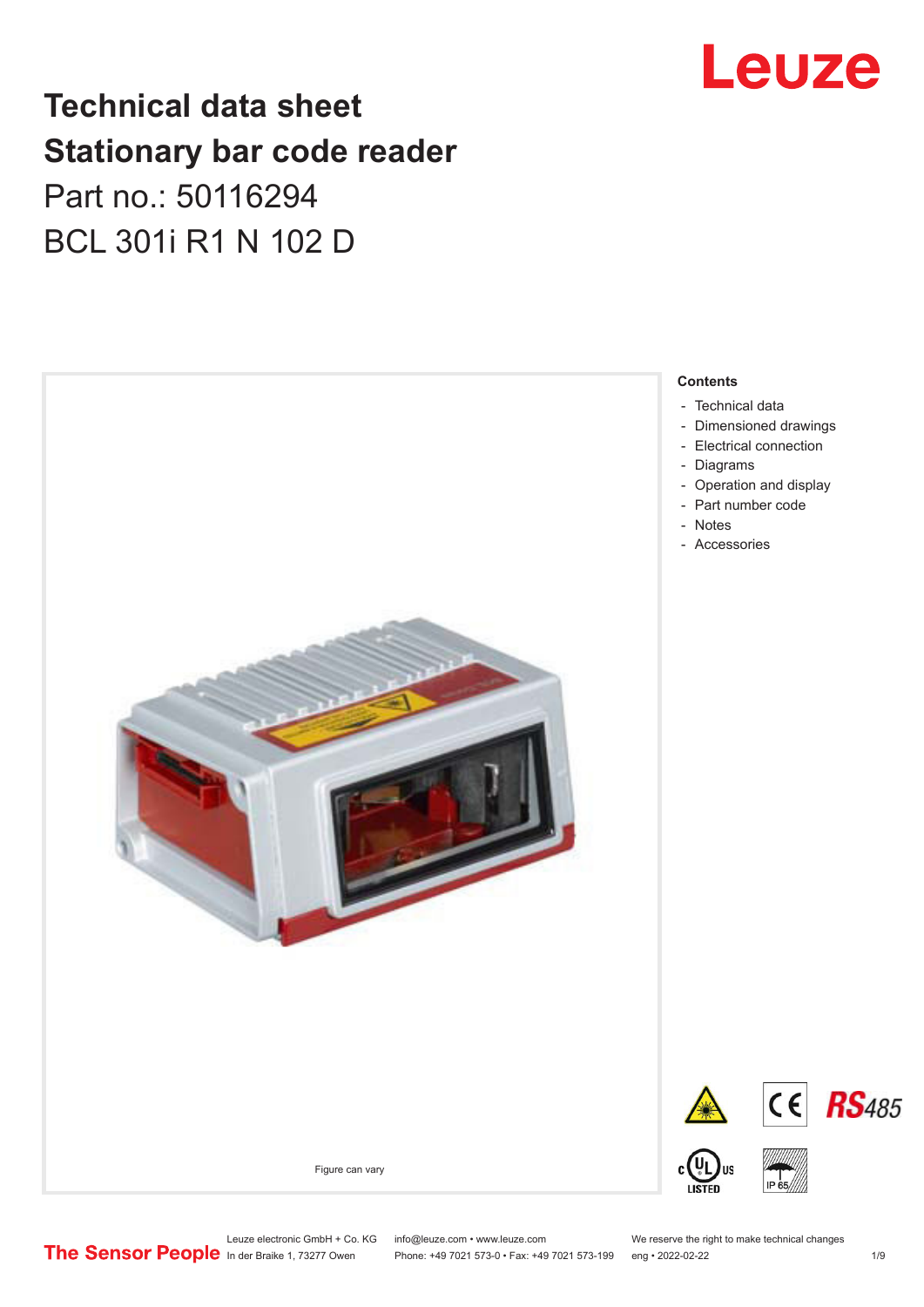### <span id="page-1-0"></span>**Technical data**

#### **Basic data**

| Series                                          | <b>BCL 300i</b>                    |  |
|-------------------------------------------------|------------------------------------|--|
| <b>Functions</b>                                |                                    |  |
| <b>Functions</b>                                | Alignment mode                     |  |
|                                                 | AutoConfig                         |  |
|                                                 | AutoControl                        |  |
|                                                 | AutoReflAct                        |  |
|                                                 | Code fragment technology           |  |
|                                                 | <b>LED</b> indicator               |  |
|                                                 | Reference code comparison          |  |
|                                                 |                                    |  |
| <b>Characteristic parameters</b>                |                                    |  |
| <b>MTTF</b>                                     | 110 years                          |  |
| <b>Read data</b>                                |                                    |  |
| Code types, readable                            | 2/5 Interleaved                    |  |
|                                                 | Codabar                            |  |
|                                                 | Code 128                           |  |
|                                                 | Code 39                            |  |
|                                                 | Code 93                            |  |
|                                                 | <b>EAN 8/13</b>                    |  |
|                                                 | GS1 Databar Expanded               |  |
|                                                 | <b>GS1 Databar Limited</b>         |  |
|                                                 | <b>GS1 Databar Omnidirectional</b> |  |
|                                                 | <b>UPC</b>                         |  |
| Scanning rate, typical                          | $1,000$ scans/s                    |  |
| Bar codes per reading gate, max.<br>number      | 64 Piece(s)                        |  |
|                                                 |                                    |  |
| <b>Optical data</b>                             |                                    |  |
| <b>Reading distance</b>                         | 50  160 mm                         |  |
| <b>Light source</b>                             | Laser, Red                         |  |
| Wavelength                                      | 655 nm                             |  |
| Laser class                                     | 1. IEC/EN 60825-1:2014             |  |
| <b>Transmitted-signal shape</b>                 | Continuous                         |  |
| Usable opening angle (reading field<br>opening) | 60°                                |  |
| <b>Modulus size</b>                             | $0.1270.2$ mm                      |  |
| <b>Reading method</b>                           | Raster scanner                     |  |
| <b>Beam deflection</b>                          | Via rotating polygon wheel         |  |
| Light beam exit                                 | Front                              |  |
| Raster (number of lines)                        | 8 Piece(s)                         |  |
| Scanning field at scanner distance of<br>100 mm | 14 mm                              |  |
| Scanning field at scanner distance of<br>200 mm | 24 mm                              |  |
| Scanning field at scanner distance of<br>300 mm | 35 mm                              |  |

#### **Electrical data**

**400 mm**

**Protective circuit** Polarity reversal protection

**Performance data Supply voltage U<sub>B</sub> Power consumption, max.** 4.5 W

**Scanning field at scanner distance of**  45 mm

18 30 V, DC

**Inputs/outputs selectable Output current, max.** 60 mA **Number of inputs/outputs selectable** 2 Piece(s) **Input current, max.** 8 mA **Interface Type** MultiNet Plus, RS 485 **RS 485 Function** Process **Transmission speed** 4,800 ... 115,200 Bd **Data format** Adjustable **Start bit** 1 **Data bit** 7, 8, 9 data bits **Stop bit** 1, 2 stop bits **Parity** Adjustable **Transmission protocol** Adjustable **Data encoding** ASCII **Service interface Type** USB 2.0 **USB Configuration** via software **Connection Number of connections** 1 Piece(s) **Connection 1 Function** BUS IN BUS OUT Connection to device Data interface PWR / SW IN / OUT Service interface **Type of connection** Plug connector, It is essential to use a connection unit when commissioning the device. **No. of pins** 32 -pin **Type Male Mechanical data Design Cubic Dimension (W x H x L)** 95 mm x 44 mm x 68 mm **Housing material** Metal **Metal housing Diecast aluminum Lens cover material Class Net weight** 270 g **Housing color** Red Silver **Type of fastening** Dovetail grooves Fastening on back Via optional mounting device **Operation and display Type of display** LED Monochromatic graphic display, 128 x 32 pixels **Number of LEDs** 2 Piece(s)

Leuze

**Type of configuration** Via web browser

Leuze electronic GmbH + Co. KG info@leuze.com • www.leuze.com We reserve the right to make technical changes<br>
The Sensor People in der Braike 1, 73277 Owen Phone: +49 7021 573-0 • Fax: +49 7021 573-199 eng • 2022-02-22 Phone: +49 7021 573-0 • Fax: +49 7021 573-199 eng • 2022-02-22 2 2/9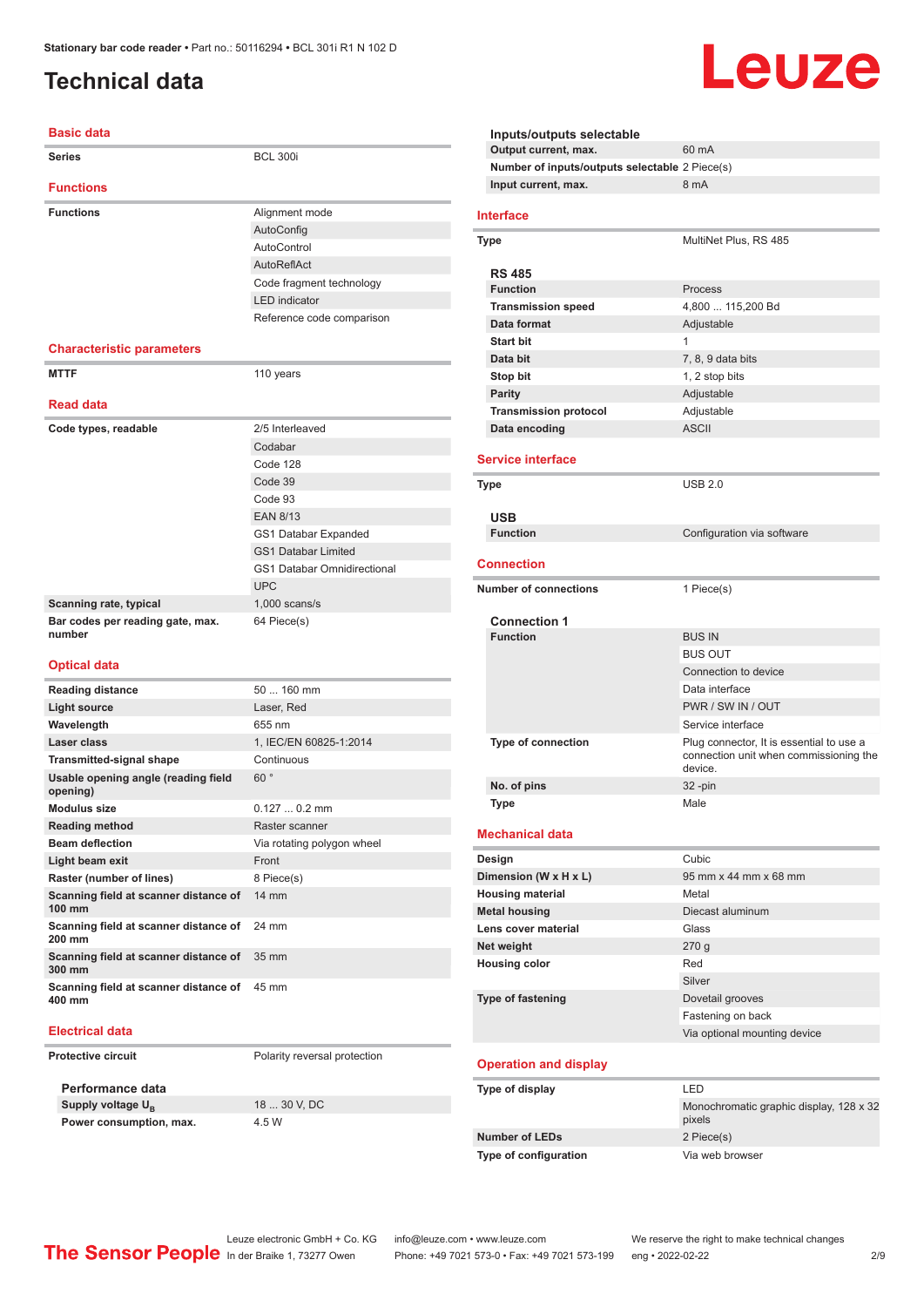### <span id="page-2-0"></span>**Technical data**

# Leuze

#### **Environmental data**

| Ambient temperature, operation     | 040 °C     |
|------------------------------------|------------|
| Ambient temperature, storage       | $-2070 °C$ |
| Relative humidity (non-condensing) | $090\%$    |

#### **Certifications**

| Degree of protection                                               | IP 65                    |
|--------------------------------------------------------------------|--------------------------|
| <b>Protection class</b>                                            | $\mathbf{III}$           |
| <b>Certifications</b>                                              | c UL US                  |
| Test procedure for EMC in accordance EN 55022                      |                          |
| with standard                                                      | EN 61000-4-2, -3, -4, -6 |
| Test procedure for shock in<br>accordance with standard            | IEC 60068-2-27, test Ea  |
| Test procedure for continuous shock<br>in accordance with standard | IEC 60068-2-29, test Eb  |
| Test procedure for vibration in<br>accordance with standard        | IEC 60068-2-6, test Fc   |

#### **Classification**

| <b>Customs tariff number</b> | 84719000 |
|------------------------------|----------|
| <b>ECLASS 5.1.4</b>          | 27280102 |
| <b>ECLASS 8.0</b>            | 27280102 |
| <b>ECLASS 9.0</b>            | 27280102 |
| ECLASS 10.0                  | 27280102 |
| <b>ECLASS 11.0</b>           | 27280102 |
| ECLASS 12.0                  | 27280102 |
| <b>ETIM 5.0</b>              | EC002550 |
| <b>ETIM 6.0</b>              | EC002550 |
| <b>ETIM 7.0</b>              | EC002550 |
|                              |          |

### **Dimensioned drawings**

All dimensions in millimeters





#### A Optical axis

B M4 thread (5 deep)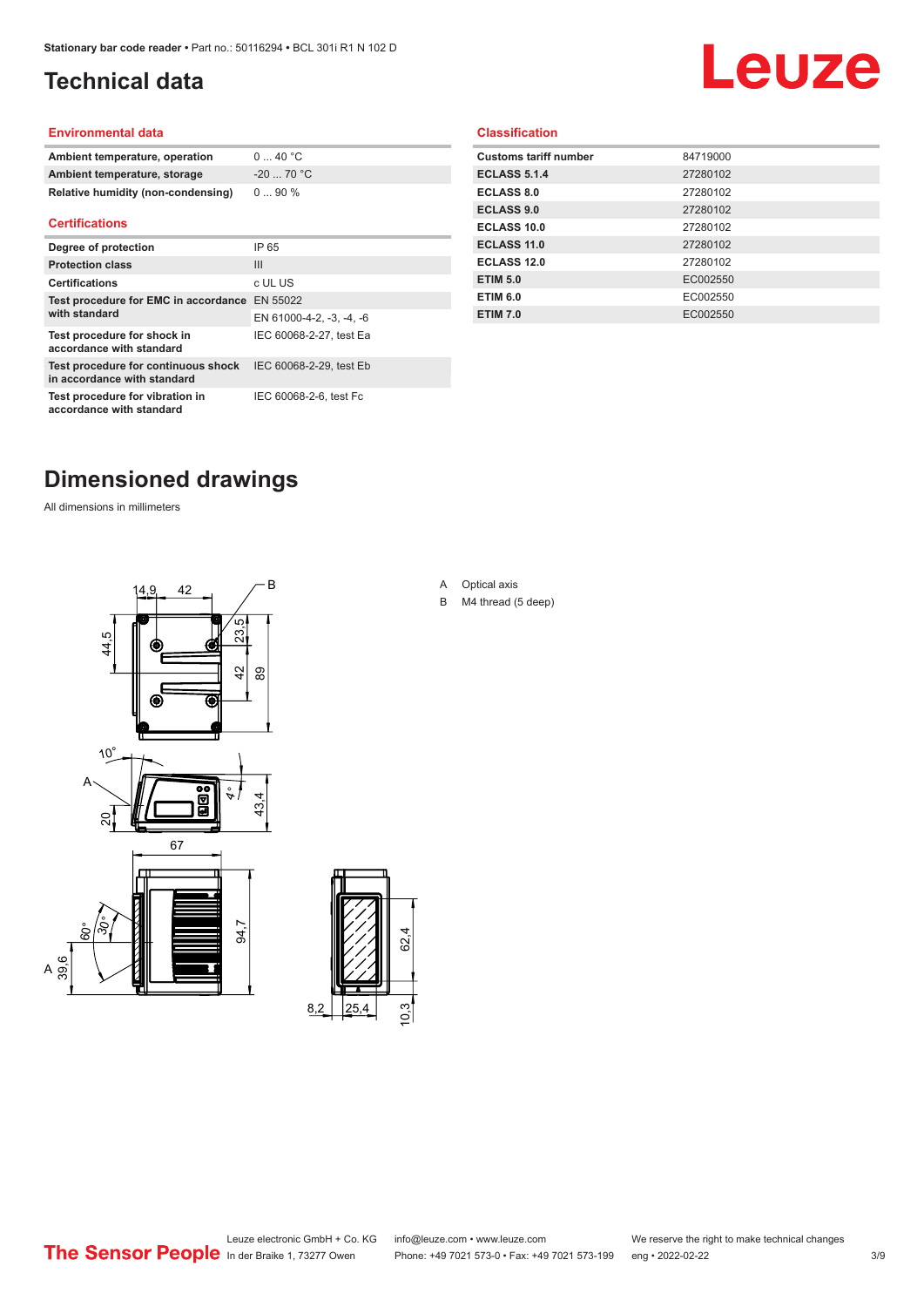#### <span id="page-3-0"></span>**Electrical connection**

# Leuze

#### **Connection 1**

| <b>Function</b>    | <b>BUS IN</b>                                                              |
|--------------------|----------------------------------------------------------------------------|
|                    | <b>BUS OUT</b>                                                             |
|                    | Connection to device                                                       |
|                    | Data interface                                                             |
|                    | PWR / SW IN / OUT                                                          |
|                    | Service interface                                                          |
| Type of connection | Plug connector                                                             |
| Type of connection | It is essential to use a connection unit when<br>commissioning the device. |
| No. of pins        | $32 - pin$                                                                 |
| Type               | Male                                                                       |

#### **Diagrams**

#### Reading field curve



x Reading field distance [mm]

y Reading field width [mm]

### **Operation and display**

| <b>LED</b> |  | <b>Display</b>                        | <b>Meaning</b>                  |
|------------|--|---------------------------------------|---------------------------------|
| <b>PWR</b> |  | Green, flashing                       | Device ok, initialization phase |
|            |  | Green, continuous light               | Device OK                       |
|            |  | Green, briefly off - on               | Reading successful              |
|            |  | green, briefly off - briefly red - on | Reading not successful          |
|            |  | Orange, continuous light              | Service mode                    |
|            |  |                                       |                                 |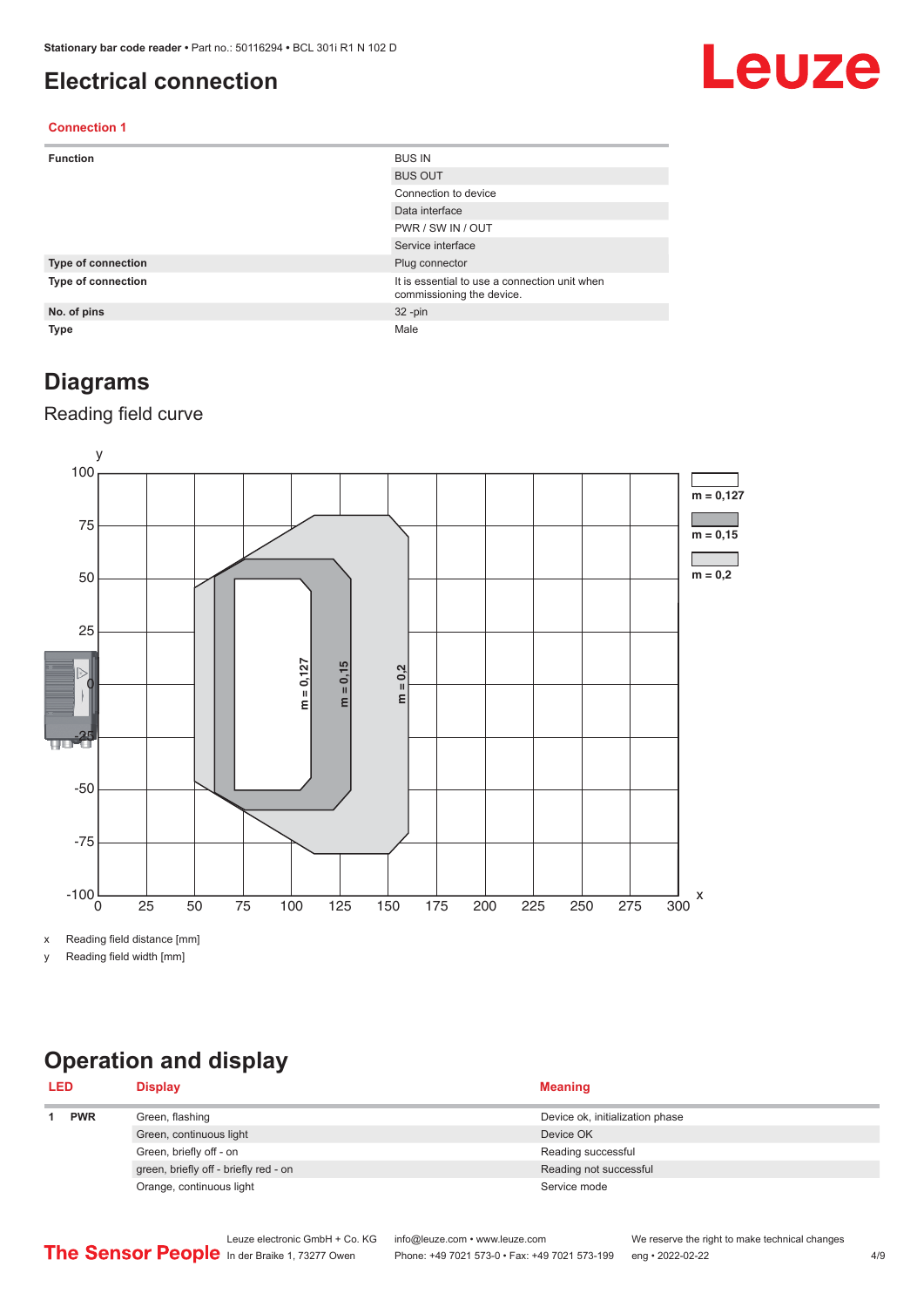#### <span id="page-4-0"></span>**Operation and display**

# Leuze

| LED        |       | <b>Display</b>          | <b>Meaning</b>         |
|------------|-------|-------------------------|------------------------|
| <b>PWR</b> |       | Red, flashing           | Device OK, warning set |
|            |       | Red, continuous light   | Error, device error    |
|            | 2 BUS | Green, flashing         | Initialization         |
|            |       | Green, continuous light | Bus operation ok       |
|            |       | Red, flashing           | Communication error    |
|            |       | Red, continuous light   | Bus error              |

#### **Part number code**

Part designation: **BCL XXXX YYZ AAA BB CCCC**

| <b>BCL</b>  | <b>Operating principle</b><br>BCL: bar code reader                                                                                                                                                                                       |
|-------------|------------------------------------------------------------------------------------------------------------------------------------------------------------------------------------------------------------------------------------------|
| <b>XXXX</b> | Series/interface (integrated fieldbus technology)<br>300i: RS 232 / RS 422 (stand-alone)<br>301i: RS 485 (multiNet slave)<br>304i: PROFIBUS DP<br>308i: EtherNet TCP/IP, UDP<br>338i: EtherCAT<br>348i: PROFINET RT<br>358i: EtherNet/IP |
| YY          | <b>Scanning principle</b><br>S: line scanner (single line)<br>R1: line scanner (raster)<br>O: oscillating-mirror scanner (oscillating mirror)                                                                                            |
| z           | <b>Optics</b><br>N: High Density (close)<br>M: Medium Density (medium distance)<br>F: Low Density (remote)<br>L: Long Range (very large distances)<br>J: ink-jet (depending on the application)                                          |
| <b>AAA</b>  | <b>Beam exit</b><br>100: lateral<br>$102:$ front                                                                                                                                                                                         |
| <b>BB</b>   | <b>Special equipment</b><br>D: With display<br>H: With heating<br>DH: optionally with display and heating<br>P: plastic exit window                                                                                                      |
| <b>CCCC</b> | <b>Functions</b><br>F007: optimized process data structure                                                                                                                                                                               |
| <b>Made</b> |                                                                                                                                                                                                                                          |

| <b>Note</b>                                                                                       |
|---------------------------------------------------------------------------------------------------|
| $\phi$ A list with all available device types can be found on the Leuze website at www.leuze.com. |

#### **Notes**

| <b>Observe intended use!</b>                                                                                                                                                                                                  |
|-------------------------------------------------------------------------------------------------------------------------------------------------------------------------------------------------------------------------------|
| $\%$ This product is not a safety sensor and is not intended as personnel protection.<br>$\%$ The product may only be put into operation by competent persons.<br>₿ Only use the product in accordance with its intended use. |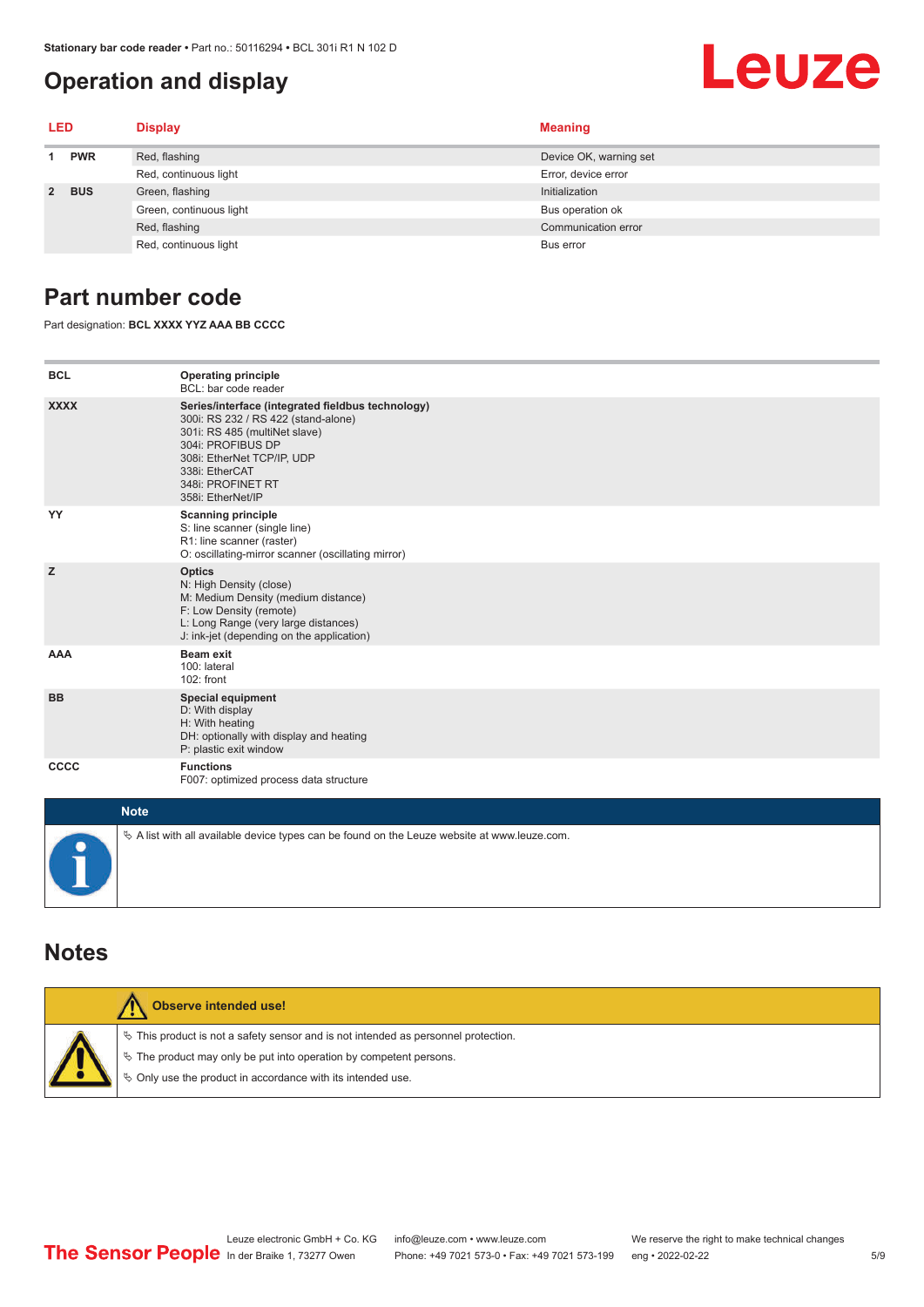#### <span id="page-5-0"></span>**Notes**

|   | <b>ATTENTION! LASER RADIATION - CLASS 1 LASER PRODUCT</b>                                                                                                                                                                                                                                                                                                                                                                                                                                                                                                   |
|---|-------------------------------------------------------------------------------------------------------------------------------------------------------------------------------------------------------------------------------------------------------------------------------------------------------------------------------------------------------------------------------------------------------------------------------------------------------------------------------------------------------------------------------------------------------------|
| 纂 | The device satisfies the requirements of IEC/EN 60825-1:2014 safety requlations for a product of laser class 1 and complies with 21 CFR 1040.10 except<br>for conformance with IEC 60825-1 Ed. 3., as described in Laser Notice No. 56, dated May 8, 2019.<br>$\&$ Observe the applicable statutory and local laser protection regulations.<br>$\%$ The device must not be tampered with and must not be changed in any way.<br>There are no user-serviceable parts inside the device.<br>Repairs must only be performed by Leuze electronic GmbH + Co. KG. |

#### **Accessories**

### Connection technology - Connection unit

| Part no. | <b>Designation</b> | <b>Article</b>             | <b>Description</b>                                                                  |
|----------|--------------------|----------------------------|-------------------------------------------------------------------------------------|
| 50114369 | MA 100             | Modular connection<br>unit | Interface: RS 232, RS 485<br>Connections: 1 Piece(s)<br>Degree of protection: IP 54 |

### Connection technology - Connection cables

|   | Part no. | <b>Designation</b>      | <b>Article</b>   | <b>Description</b>                                                                                                                                                                                 |
|---|----------|-------------------------|------------------|----------------------------------------------------------------------------------------------------------------------------------------------------------------------------------------------------|
|   | 50135243 | KD PB-M12-4A-P3-<br>050 | Connection cable | Suitable for interface: PROFIBUS DP<br>Connection 1: Connector, M12, Axial, Female, B-coded, 5-pin<br>Connection 2: Open end<br>Shielded: Yes<br>Cable length: 5,000 mm<br>Sheathing material: PUR |
| W | 50132079 | KD U-M12-5A-V1-<br>050  | Connection cable | Connection 1: Connector, M12, Axial, Female, A-coded, 5-pin<br>Connection 2: Open end<br>Shielded: No<br>Cable length: 5,000 mm<br>Sheathing material: PVC                                         |
|   | 50135248 | KS PB-M12-4A-P3-<br>050 | Connection cable | Suitable for interface: PROFIBUS DP<br>Connection 1: Connector, M12, Axial, Male, B-coded, 5-pin<br>Connection 2: Open end<br>Shielded: Yes<br>Cable length: 5,000 mm<br>Sheathing material: PUR   |

**Leuze**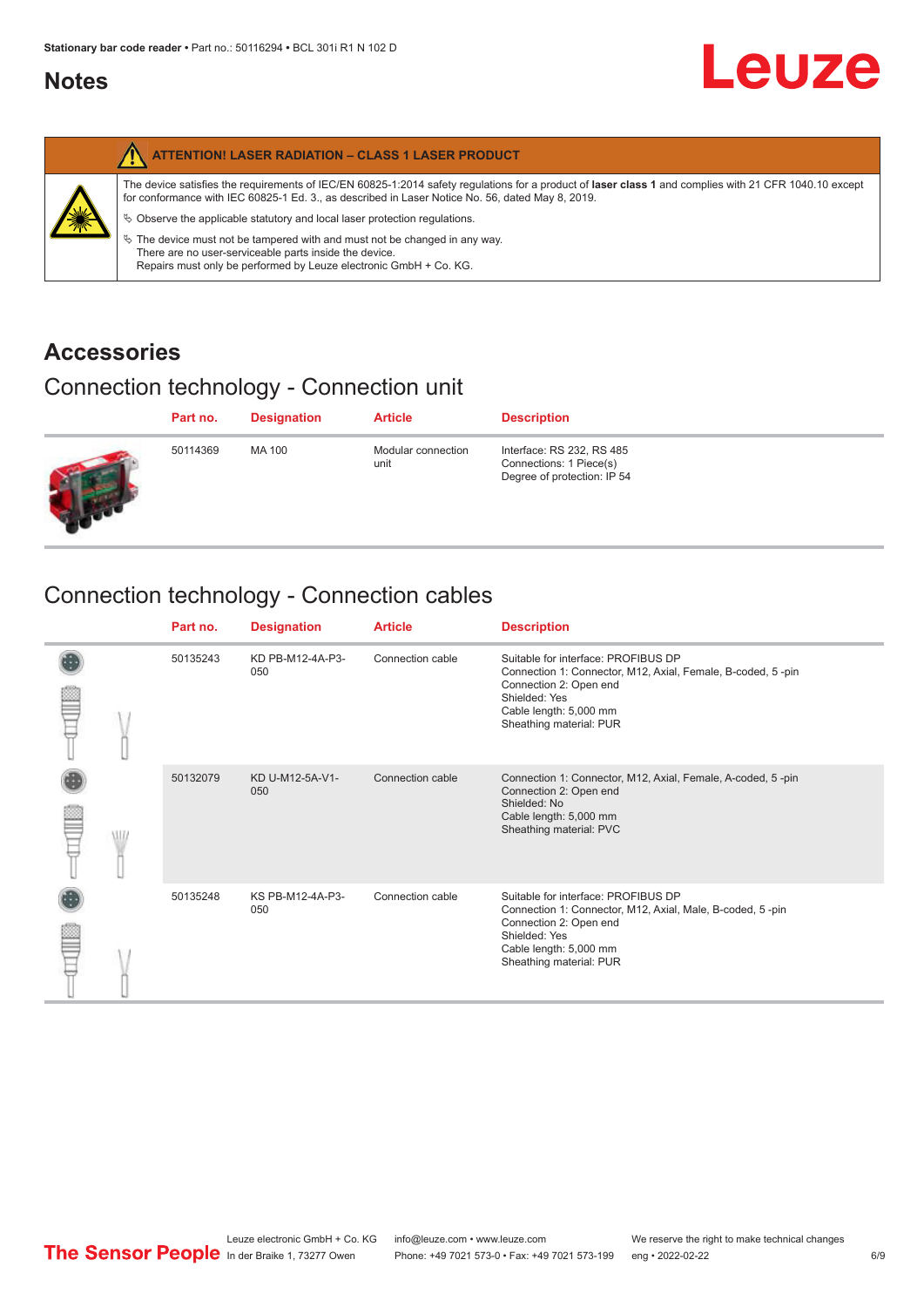#### **Accessories**

# Leuze

### Connection technology - Interconnection cables

|                 |        | Part no.   | <b>Designation</b>              | <b>Article</b>        | <b>Description</b>                                                                                                                                                                                                                    |
|-----------------|--------|------------|---------------------------------|-----------------------|---------------------------------------------------------------------------------------------------------------------------------------------------------------------------------------------------------------------------------------|
|                 |        | 50114571 * | KB 301-3000                     | Interconnection cable | Suitable for interface: RS 232, RS 422, RS 485<br>Connection 1: Socket connector<br>Connection 2: JST ZHR, 10 -pin, 6 -pin<br>Shielded: Yes<br>Cable length: 3,000 mm<br>Sheathing material: PVC                                      |
| $\sigma$ o<br>Ħ | $\Box$ | 50117011   | <b>KB USB A - USB</b><br>miniB  | Service line          | Suitable for interface: USB<br>Connection 1: USB<br>Connection 2: USB<br>Shielded: Yes<br>Cable length: 1,500 mm<br>Sheathing material: PVC                                                                                           |
|                 |        | 50135254   | KDS PB-M12-4A-<br>M12-4A-P3-050 | Interconnection cable | Suitable for interface: PROFIBUS DP<br>Connection 1: Connector, M12, Axial, Female, B-coded, 5-pin<br>Connection 2: Connector, M12, Axial, Male, B-coded, 4-pin<br>Shielded: Yes<br>Cable length: 5,000 mm<br>Sheathing material: PUR |

\* Necessary accessories, please order separately

#### Connection technology - Terminating resistors

| Part no. | <b>Designation</b> | <b>Article</b>  | <b>Description</b>                                                                                                                 |
|----------|--------------------|-----------------|------------------------------------------------------------------------------------------------------------------------------------|
| 50038539 | TS 02-4-SA         | Terminator plug | Suitable for: MultiNet Plus, PROFIBUS DP<br>Function: Bus termination<br>Connection 1: Connector, M12, Axial, Male, B-coded, 4-pin |

### Connection technology - Connection boxes

| Part no.   | <b>Designation</b> | <b>Article</b>  | <b>Description</b>                                                                                                                           |
|------------|--------------------|-----------------|----------------------------------------------------------------------------------------------------------------------------------------------|
| 50116464 * | MK 301             | Connection unit | Suitable for: BCL 301i, BPS 301i<br>Suitable for interface: MultiNet Plus<br>Number of connections: 4 Piece(s)<br>Connection: Terminal       |
| 50116469 * | <b>MS 301</b>      | Connection unit | Suitable for: BCL 301i, BPS 301i<br>Suitable for interface: MultiNet Plus<br>Number of connections: 5 Piece(s)<br>Connection: Connector, M12 |

\* Necessary accessories, please order separately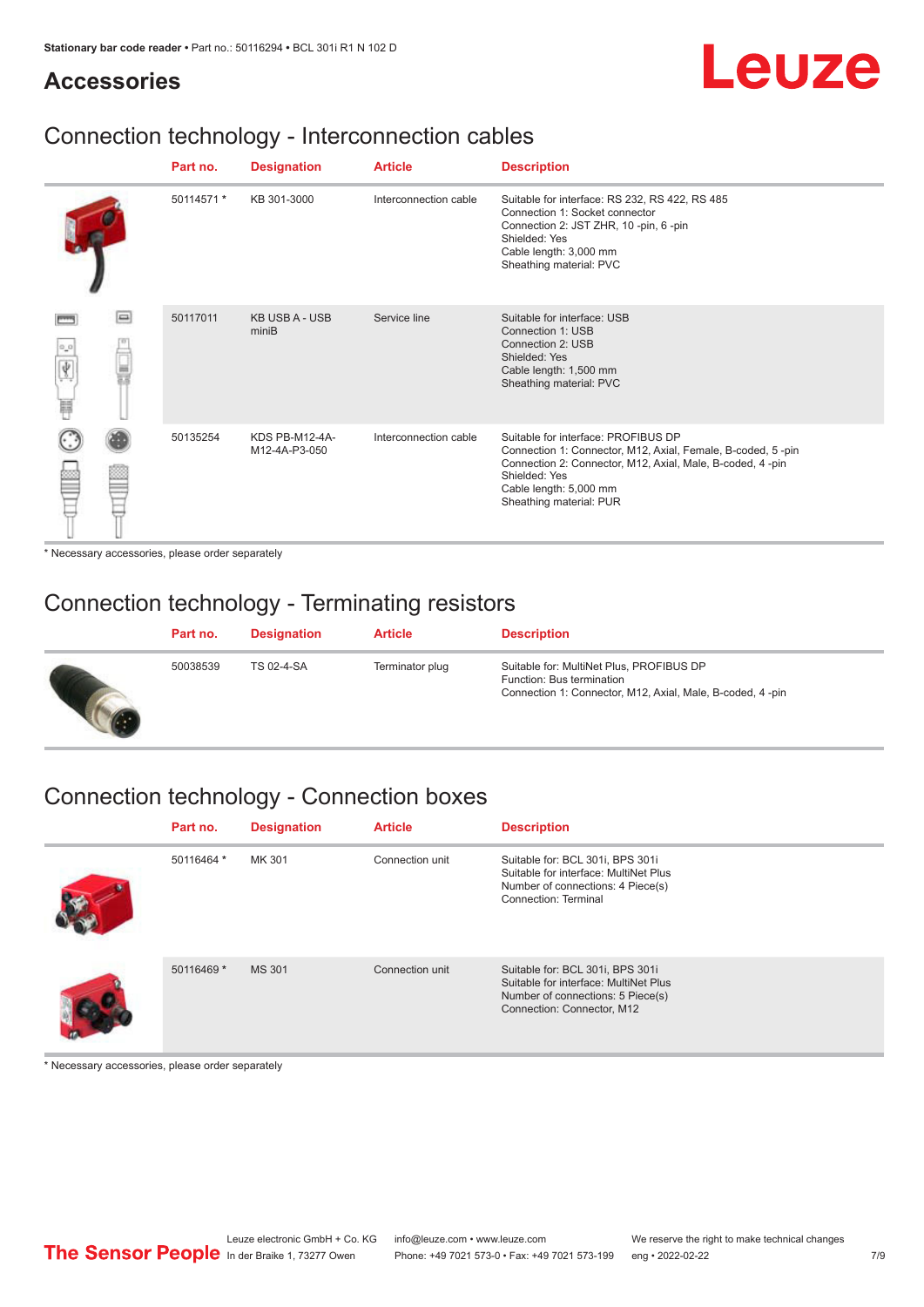#### **Accessories**

# Leuze

### Mounting technology - Mounting brackets

|            | Part no. | <b>Designation</b> | <b>Article</b>  | <b>Description</b>                                                                                                                                                                            |
|------------|----------|--------------------|-----------------|-----------------------------------------------------------------------------------------------------------------------------------------------------------------------------------------------|
| <b>CON</b> | 50121433 | BT 300 W           | Mounting device | Design of mounting device: Angle, L-shape<br>Fastening, at system: Through-hole mounting<br>Mounting bracket, at device: Screw type<br>Type of mounting device: Adjustable<br>Material: Metal |

### Mounting technology - Rod mounts

| Part no. | <b>Designation</b> | <b>Article</b>  | <b>Description</b>                                                                                                                                                                                                                                                                     |
|----------|--------------------|-----------------|----------------------------------------------------------------------------------------------------------------------------------------------------------------------------------------------------------------------------------------------------------------------------------------|
| 50121435 | $BT 56 - 1$        | Mounting device | Functions: Static applications<br>Design of mounting device: Mounting system<br>Fastening, at system: For 12 mm rod, For 14 mm rod, For 16 mm rod<br>Mounting bracket, at device: Clampable<br>Material: Metal<br>Tightening torque of the clamping jaws: $8 \text{ N} \cdot \text{m}$ |

#### Mounting technology - Other

|   | Part no. | <b>Designation</b> | <b>Article</b>  | <b>Description</b>                                                                                                                                 |
|---|----------|--------------------|-----------------|----------------------------------------------------------------------------------------------------------------------------------------------------|
| Ш | 50124941 | <b>BTU 0300M-W</b> | Mounting device | Fastening, at system: Through-hole mounting<br>Mounting bracket, at device: Clampable, Groove mounting, Suited for M4<br>screws<br>Material: Metal |

### Reflective tapes for standard applications

| Part no. | <b>Designation</b> | <b>Article</b>  | <b>Description</b>                                                                                                                                               |
|----------|--------------------|-----------------|------------------------------------------------------------------------------------------------------------------------------------------------------------------|
| 50106119 | REF 4-A-100x100    | Reflective tape | Design: Rectangular<br>Reflective surface: 100 mm x 100 mm<br><b>Material: Plastic</b><br>Chemical designation of the material: PMMA<br>Fastening: Self-adhesive |

#### Services

| Part no. | <b>Designation</b> | <b>Article</b> | <b>Description</b>                                                                                                                                                                                                                                                                                                                                                    |
|----------|--------------------|----------------|-----------------------------------------------------------------------------------------------------------------------------------------------------------------------------------------------------------------------------------------------------------------------------------------------------------------------------------------------------------------------|
| S981020  | CS30-E-212         | Hourly rate    | Details: Compilation of the application data, selection and suggestion of<br>suitable sensor system, drawing prepared as assembly sketch.<br>Conditions: Completed questionnaire or project specifications with a<br>description of the application have been provided.<br>Restrictions: Travel and accommodation charged separately and according to<br>expenditure. |